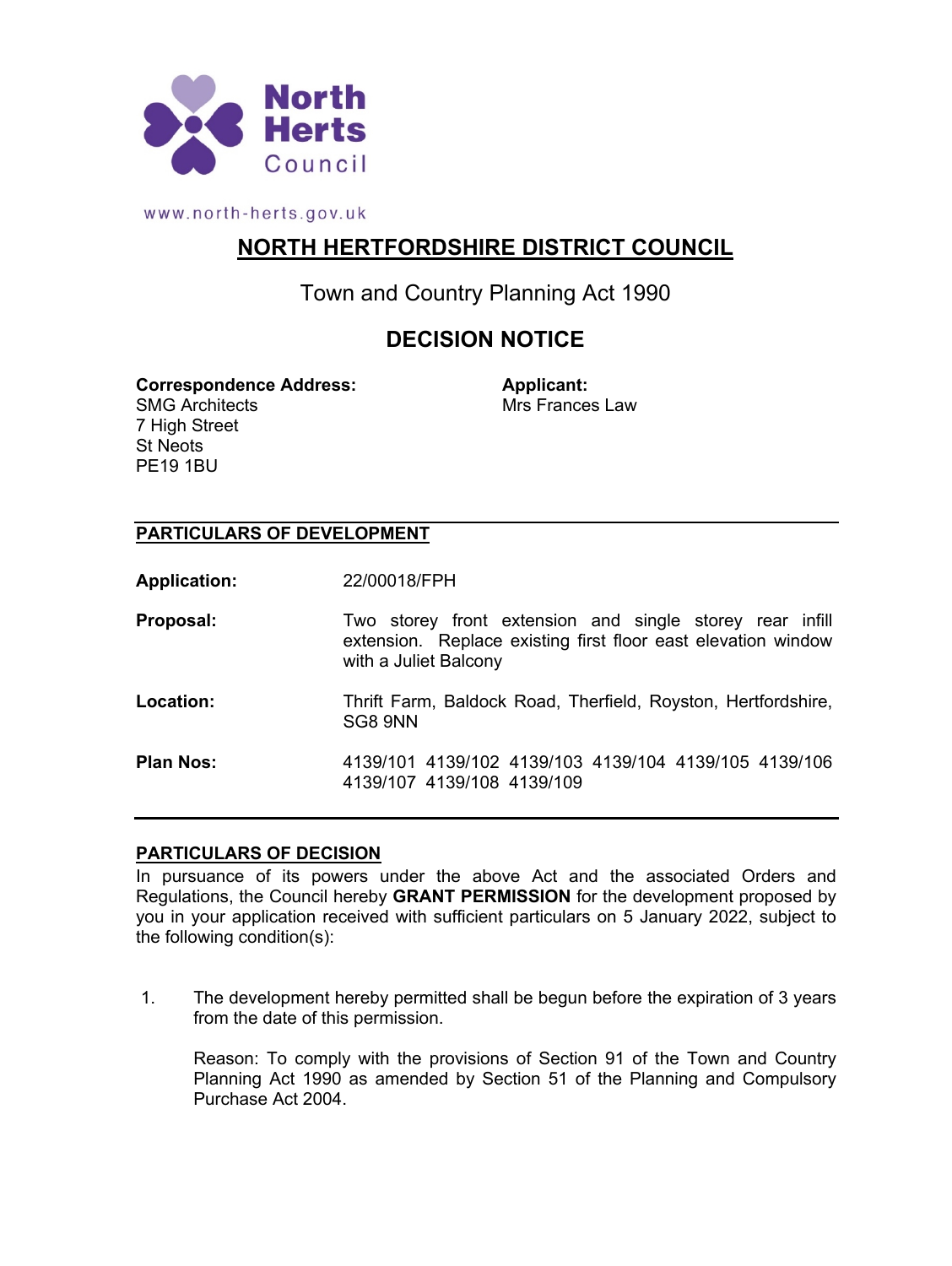2. The development hereby permitted shall be carried out wholly in accordance with the details specified in the application and supporting approved documents and plans listed above.

Reason: To ensure the development is carried out in accordance with details which form the basis of this grant of permission.

### **Proactive Statement**:

Planning permission has been granted for this proposal. Discussion with the applicant to seek an acceptable solution was not necessary in this instance. The Council has therefore acted proactively in line with the requirements of the Framework (paragraph 38) and in accordance with the Town and Country Planning (Development Management Procedure) (England) Order 2015.

Signed:

Libe

Development Management North Hertfordshire District Council Council Offices Gernon Road **Letchworth Herts** SG6 3JF

Simon Ellis Development & Conservation Manager

**Date:** 10 March 2022 The Council's Privacy Notice is available on our website: [https://www.north](https://www.north-herts.gov.uk/home/council-data-and-performance/data-protection/information-management-gdpr)[herts.gov.uk/home/council-data-and-performance/data-protection/information-management](https://www.north-herts.gov.uk/home/council-data-and-performance/data-protection/information-management-gdpr)[gdpr](https://www.north-herts.gov.uk/home/council-data-and-performance/data-protection/information-management-gdpr)

## **NOTES**

#### 1 **Failure to satisfy conditions may invalidate this permission and/or result in enforcement action. Particular attention should be paid to the requirements of any condition in bold.**

- 2 Applicants will need to pay a compliance fee where they request confirmation in writing of any planning consent, agreement or approval (commonly known as discharge of conditions) required by one or more conditions or limitations attached to a grant of planning permission.
- 3 The fee is £116 per request or £34 where the permission relates to an extension or alteration to a dwellinghouse or other development in the curtilage of the dwellinghouse.

The request can be informal through the submission of a letter or plans, or formal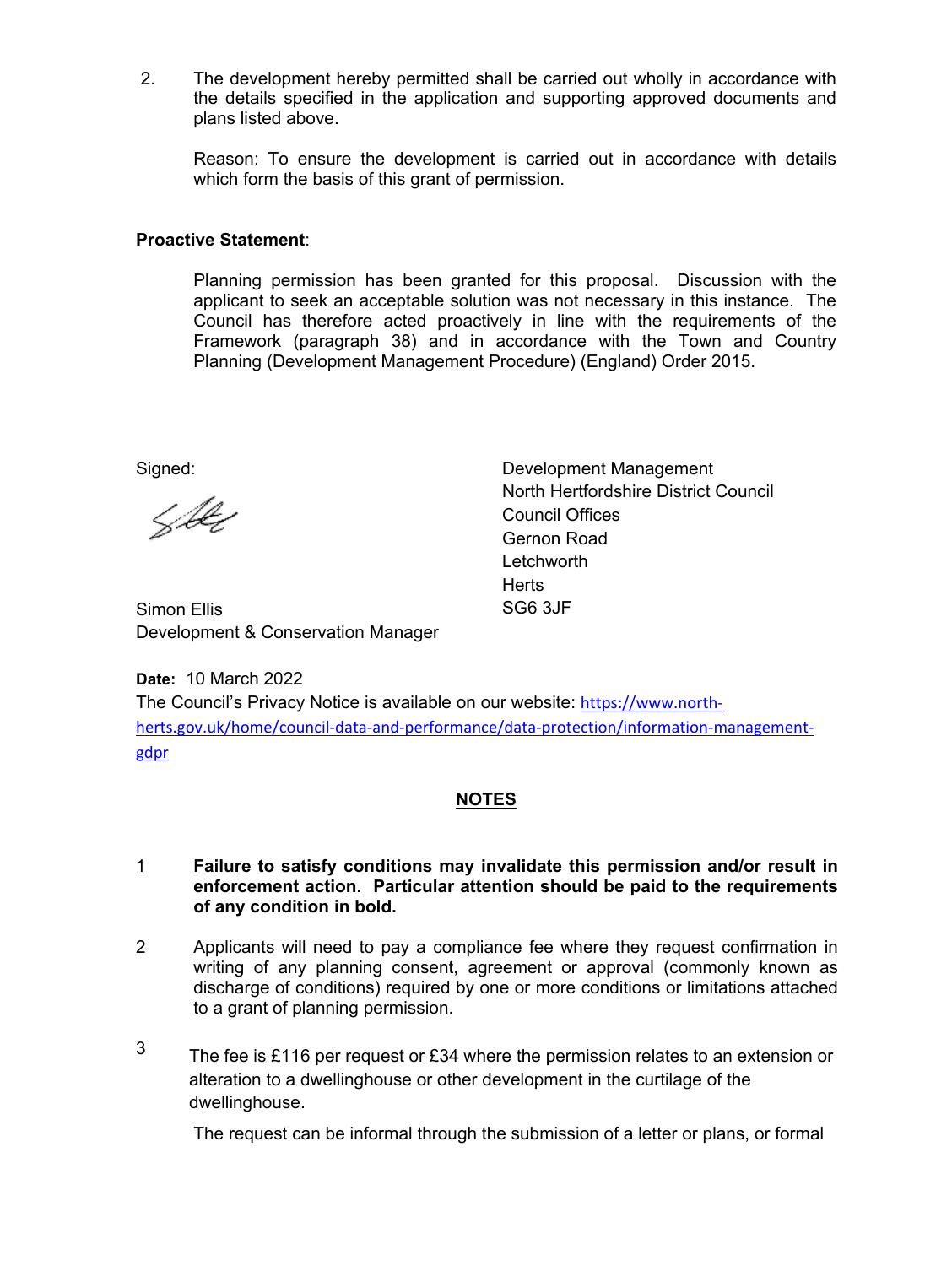through the completion of an application form and the submission of plans. Any number of conditions may be included on a single request. The form is available via the Council's website: www.north-herts.gov.uk/home/planning/planning-applications/submit-planningapplication

4 If the development hereby permitted is one that will require a new postal address/es then please contact the Council's **street naming and numbering service** on 01462 474431 or email SNN@north-herts.gov.uk who will advise you on how to apply for the new address/es.

Any proposed sales and/or marketing name to be adopted by the developer should be forwarded to the **street naming and numbering service,** prior to any publication of the site details and sales information.

5 If you are aggrieved by the decision of your local planning authority to refuse permission for the proposed development or to grant it subject to conditions, then you can appeal to the Secretary of State under section 78 of the Town and Country Planning Act 1990.

If you want to appeal against your local planning authority's decision on a householder application then you must do so within 12 weeks of the date of this notice.

Appeals can be made online at: https://www.gov.uk/planning-inspectorate. If you are unable to access the online appeal form, please contact the Planning Inspectorate to obtain a paper copy of the appeal form on tel: 0303 444 5000.

The Secretary of State can allow a longer period for giving notice of an appeal, but he will not normally be prepared to use this power unless there are special circumstances which excuse the delay in giving notice of appeal.

The Secretary of State need not consider an appeal if it seems to him that the local planning authority could not have granted planning permission for the proposed development or could not have granted it without the conditions they imposed, having regard to the statutory requirements, to the provisions of any development order and to any directions given under a development order.

In practice, the Secretary of State does not refuse to consider appeals solely because the local planning authority based their decision on a direction given by him.

#### 6 **Purchase Notices**

If either the local planning authority or the Secretary of State refuses permission to develop land or grants it subject to conditions, the owner may claim that he can neither put the land to a reasonably beneficial use in its existing state nor render the